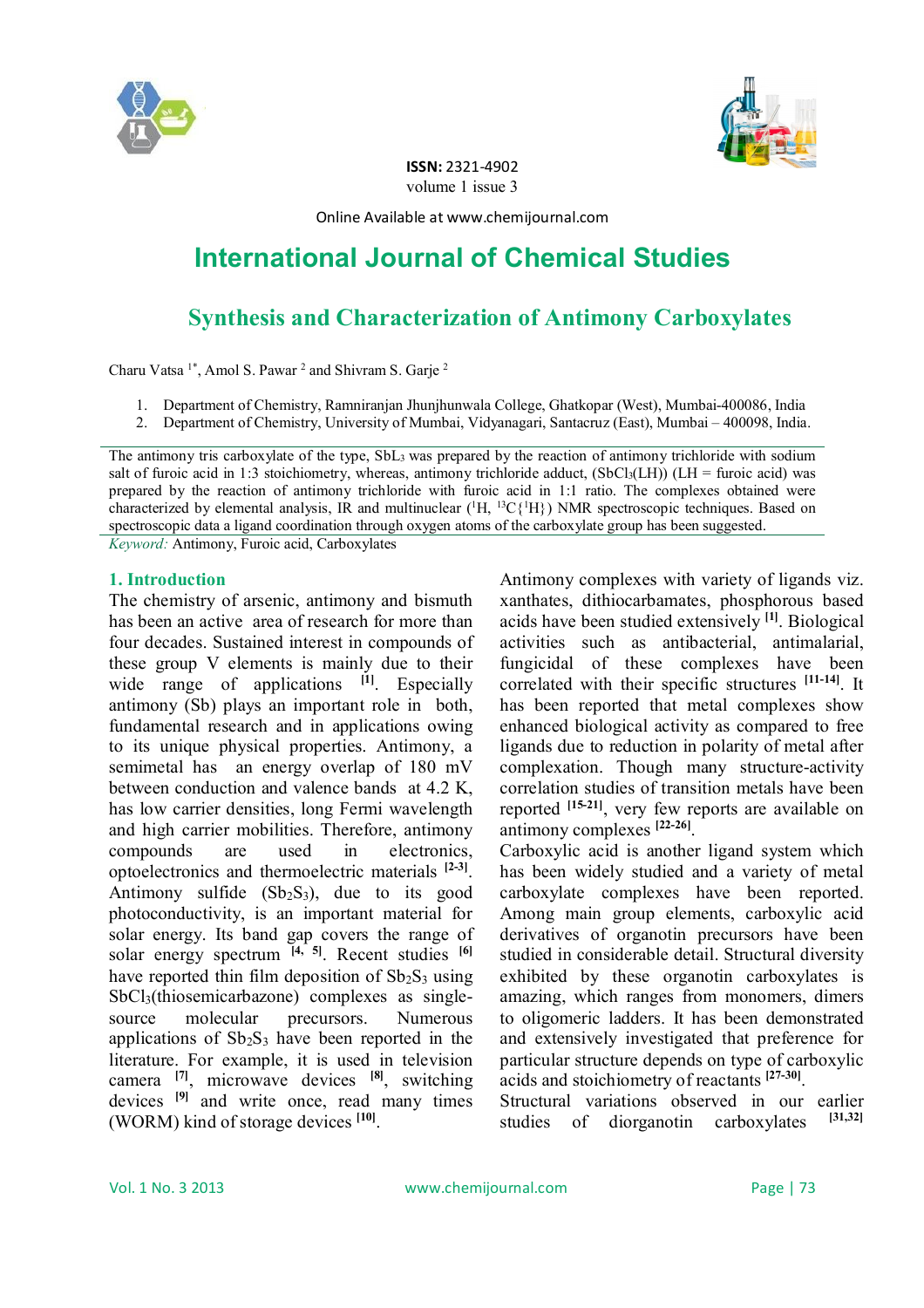triggered the curiosity to study reactions of carboxylic acids with next element in the periodic table, i.e. antimony. Studies of diorganotin carboxylates have revealed that carboxylate ligands, in absence of any other donor atom acts in a chelating manner which has also been confirmed from  $X$  –ray analysis of dimethyl tin diacetate **[33]**. However as denticity of ligand increases as in case of 2-pyridine carboxylic acid, carboxylate group is no longer chelating, but acts as a bridging ligand **[34]** . In view of this, we thought it worthwhile to synthesize and characterize antimony carboxylates, where ligand has additional coordination site along with carboxylate moiety. This can help in understanding the factors controlling the structures of these molecules. Thus, the complexes of antimony with furoic acid ligand were prepared and characterized in the present study. Further, the structures of these complexes were predicted from the spectroscopic data.

## **2. Experimental**

### **2.1 Materials and Methods**

Analytical grade solvents were used which were dried prior to use. Antimony (III) chloride and furoic acid were procured from s. d. fine chemicals. Antimony (III) chloride was used after vacuum distillation (73  $^{\circ}$ C / 1-2 mm of Hg ). It is being sensitive to moisture, all the reactions were carried out in an oxygen free nitrogen atmosphere. Resulting complexes are air stable. The elemental analysis was carried out in the microanalytical laboratory of this department. IR spectra were recorded on Perkin- Elmer spectrum One FT-IR spectrophotometer using KBr pellets from 4000 to 400 cm<sup>-1</sup>. <sup>1</sup>H and <sup>13</sup>C{<sup>1</sup>H} NMR spectra were recorded in  $DMSO-d<sub>6</sub>$  or CDCl<sub>3</sub> on a Bruker Avance II 300 MHz FT-NMR spectrometer. The chemical shifts are relative to internal standard tetramethyl silane. Mass spectra of the compounds were recorded using the laser desorption/ionization-time-of-flight mass spectrometry instrument at BARC, Mumbai.

## **2.2 Synthesis of Complexes**

The reaction of antimony trichloride with sodium salt of furoic acid in 1:3 stoichiometry gave antimony tris carboxylate of the type SbL3,

whereas its reaction with furoic acid in 1:1 ratio gave adduct,  $(SbCl<sub>3</sub>(LH))$  (LH = furoic acid). The syntheses of these compounds are described below.

### **2.2.1 Synthesis of SbL3 (LH= furoic acid)**

To a weighed quantity of sodium hydride emulsion (0.4747g) dissolved in 30 mL dry methanol, 0.7790 g (6.95 mmol) of furoic acid was added with constant stirring under nitrogen atmosphere and the stirring was continued for thirty minutes. To this sodium furoate salt, antimony (III) chloride (0.5013 g, 2.19 mmol) was added and the reaction mixture was refluxed in an oil bath for 10 h. Then it was cooled and filtered through G-3 crucible under inert atmosphere. The filtrate was evaporated under reduced pressure. The product obtained was recrystallized from dry methanol (yield: 0.705 g, 70.50%).

## **2.2.2 Synthesis of SbCl3(LH) (LH = furoic acid)**

To a weighed quantity of antimony chloride (0.7628 g, 3.34 mmol) dissolved in 30 ml methanol, 0.3740 g (3.34 mmol) furoic acid was added with continuous stirring under inert atmosphere at room temperature. The stirring was continued for 10 h. Then the solvent was removed under vacuum and the product obtained was recrystallised from dry methanol (yield: 0.625 g, 54.98 %).

## **3. Results and Discussion**

The reaction of antimony trichloride with sodium salt of furoic acid in 1:3 stoichiometry in dry methanol gave antimony tris carboxylate of the type SbL3 (eqn. 1), whereas its reaction with furoic acid in 1:1 ratio resulted in an adduct of the type,  $(SbCl<sub>3</sub>(LH))$  (LH = furoic acid) (eqn. 2).

$$
SbCl3 + 3 LNa \xrightarrow{dry methanol, reflux} SbL3 \xrightarrow{1}
$$
 (1)

SbCl<sup>3</sup> + LH dry m ethanol, R. T. SbCl<sup>3</sup> (LH) ------ (2)

$$
L = \sqrt{\frac{1}{0}} \cos \theta
$$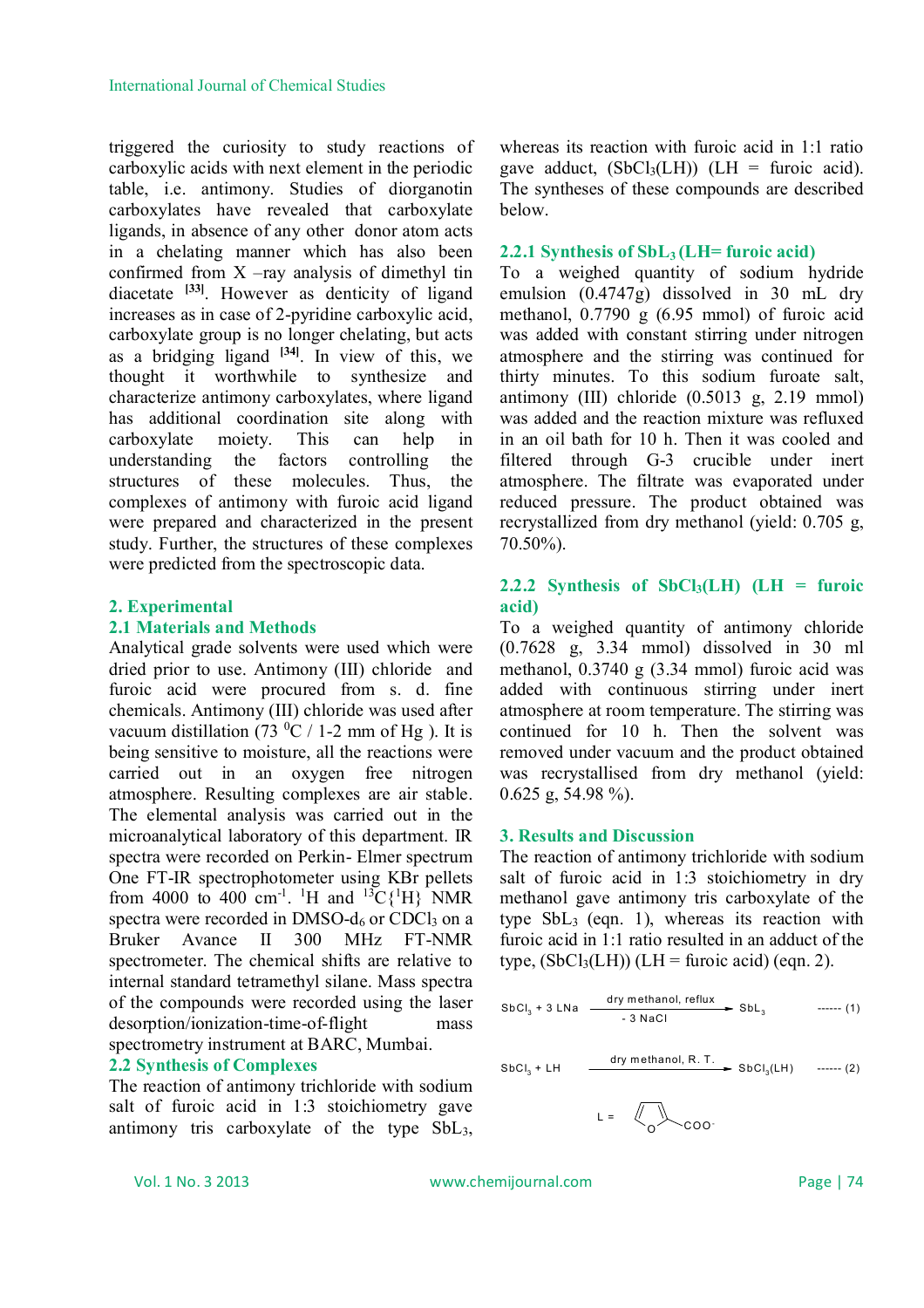The resulting compounds are white solids. They were further characterized by elemental analysis, IR and multinuclear  $(^1H$  and <sup>13</sup>C  $(^1H)$  NMR spectroscopic techniques. Elemental analysis of these compounds is given in Table 1. It is observed that the stoichiometry between metal

and ligand is 1:3 in case of tris derivative, whereas for adduct the elemental analysis matches with 1:1 stoichiometry between metal and ligand.

In order to establish the coordination modes of the furoic acid ligand with antimony metal centre,

| Compound               | Molecular formula | <b>Melting point</b><br>$\rm ^{o}C$ | <b>Elemental analysis</b><br>% found (calculated) |                  |                  |                |
|------------------------|-------------------|-------------------------------------|---------------------------------------------------|------------------|------------------|----------------|
|                        |                   |                                     | Sb                                                |                  |                  |                |
| SbL <sub>3</sub>       | $SbC_{15}H_9O_9$  | 215                                 | 25.90<br>(26.76)                                  | -----            | 39.51<br>(39.56) | 2.01<br>(1.97  |
| SbCl <sub>3</sub> (LH) | $SbCl_3C_5H_4O_3$ | 190-193                             | 36.01<br>(35.78)                                  | 30.84<br>(31.25) | 18.01<br>(17.64) | 1.24<br>(1.18) |

**Table 1:** Physical and analytical data of the complexes

the IR spectra of complexes were compared with the IR spectrum of the ligand. IR spectrum of furoic acid showed a strong broad band at 3406  $cm^{-1}$  which was assigned to  $v_{OH}$  of the –COOH group. This band remained unaltered in the spectrum of  $SbCl<sub>3</sub>(LH)$  indicating that this group is not deprotonated after the complexation. However, this band disappeared in the IR spectrum of tris complex. Bands observed at 1691  $cm<sup>-1</sup>$  and 1585  $cm<sup>-1</sup>$  are due to  $-COO$  asymmetric and symmetric stretchings, respectively. These bands showed shift to lower frequencies compared to free acid indicating participation of the carboxylate group in the bonding. The asymmetric  $v_{\text{COO}}$  and symmetric  $v_{\text{COO}}$  for SbL<sub>3</sub> were observed in the region 1580-1610 and 1330- 1360 cm<sup>-1</sup> respectively. The magnitude of  $\Delta v$  $(v<sub>asym</sub> COO - v<sub>sym</sub> COO)$  is found to be 217 cm<sup>-1</sup>. It is comparable to corresponding sodium salt which indicates presence of bidentate carboxylate group  $\begin{bmatrix} 35 \end{bmatrix}$ . The bands due to  $v_{\text{Sb-C}}$  and  $v_{\text{Sb-O}}$  appear between 459- 484 cm<sup>-1</sup> and  $561 - 585$  cm<sup>-1</sup> range, respectively. These values are consistent with the literature values **[36-39]**. An additional new band at  $\sim$  522 cm<sup>-1</sup> was also observed in the compounds which could be assigned to  $v_{Sb-O}$ . Similar observations have been reported in the literature **[40]** .

The  ${}^{1}H$  and  ${}^{13}C\{ {}^{1}H\}$  NMR data of ligand as well as complexes is summarized in Table 2 and the spectra are given in Figures 1-6. The  $\mathrm{^{1}H}$  NMR spectrum of 2-furan carboxylic acid showed expected integration and peak multiplicities. The aromatic protons of 2-furan carboxylic acid appeared in the region 6.55- 7.60 ppm. The hydroxyl proton appeared at 11.28 ppm. In the  ${}^{1}H$ NMR spectrum of tris derivative, SbL3, the deprotonation of ligand is clearly seen from the disappearance of the peak present at 11.28 ppm in the spectrum of the ligand (Fig.1 and 2). This indicates coordination of the ligand through carboxylate group. The presence of ring protons in tris derivative is observed in 6.37-7.48 ppm range, whereas in case of adduct they are observed in 6.65-7.92 ppm range. In case of adduct the presence of –COOH proton could not be detected, which may be due to proton exchange in the solution (Fig. 3). However, IR spectrum of this complex showed the presence of  $v_{\text{OH}}$  frequency due to  $\text{-COOH}$  group.

In the  $^{13}$ C NMR of ligand, the presence of all the carbon atoms could be detected (Fig. 4). The signals due to carbons present in the heterocyclic ring of the ligand are observed at 147.45, 143.73, 120.19 and 112.26 ppm. In case of tris derivative these signals are observed at 154.03, 141.88, 110.62 and 110.51 ppm (Fig. 5), whereas in the spectrum of the adduct they are present at 147.46, 143.63, 118.33 and 112.27 ppm (Fig.6).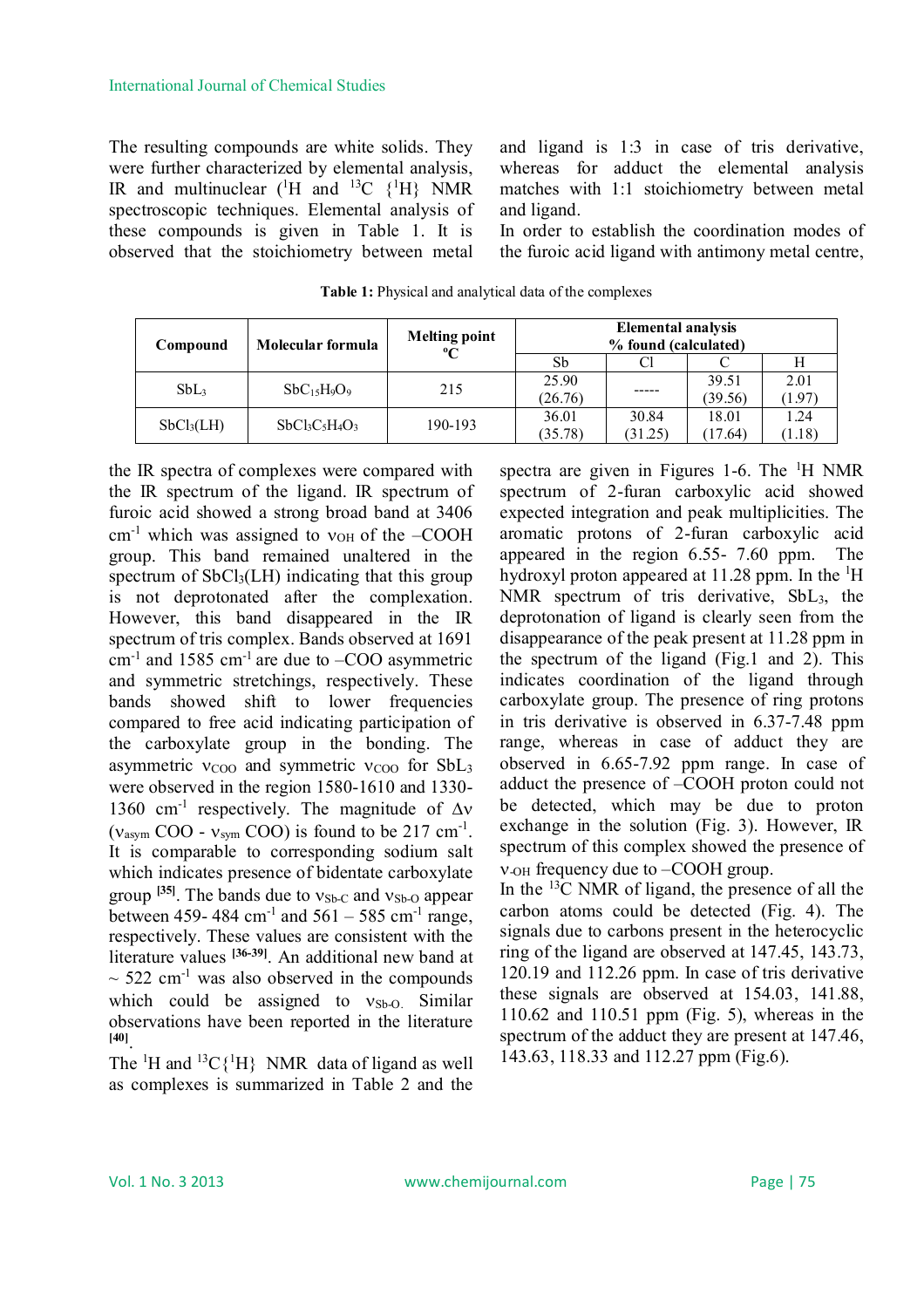| Compound               | <sup>1</sup> H NMR data, $\delta$ in ppm                                      | <sup>13</sup> C{ <sup>1</sup> H} NMR data, $\delta$ in ppm                    |  |  |
|------------------------|-------------------------------------------------------------------------------|-------------------------------------------------------------------------------|--|--|
| Furoic acid            | 6.558 (dd, H(d)), $7.338$ (dd, H(c)),<br>7.649 (dd, H(b)), $11.286$ (s, H(a)) | 163.788 (-COO), 147.450 (C-5), 143.733 (C-2),<br>120.192 (C-3), 112.263 (C-4) |  |  |
| SbL <sub>3</sub>       | 6.372 (m, H(d)), 6.590 (m, H(c)),<br>$7.477$ (m, H(b))                        | 162.535 (-COO), 154.031 (C-5), 141.879 (C-2),<br>110.621 (C-3), 110.511 (C-4) |  |  |
| SbCl <sub>3</sub> (LH) | 6.659 (m, H(d)), 7.275 (m, H(c)),<br>$7.913$ (m, H(b))                        | 158.383 (-COO), 147.464 (C-5), 143.629 (C-2),<br>118.332 (C-3), 112.268 (C-4) |  |  |

Table 2: <sup>1</sup>H and <sup>13</sup>C{<sup>1</sup>H} NMR data for furoic acid ligand and its antimony complexes



**Fig:** Atomic numbering of Furoic acid used in NMR data

The mass spectra of complexes were recorded. The molecular ion peak was not observed. This is mainly due to fact that molecule suffers considerable fragmentation. However, peaks of the ions due to fragmentation of the complex were detected. Thus, a peak at m/z of 157 could be assigned to  $[Sb-Cl]^+$  fragment, whereas another peak present at m/z of 138 was assigned to [Sb-O]<sup>+</sup> fragment. Mass spectrometry has been used for structure elucidation and characterization in recent studies on triaryl antimony carboxylates and similar observations have been reported **[39, 41, 42]** .



Fig 1: <sup>1</sup>H NMR of furoic acid ligand in CDCl<sub>3</sub>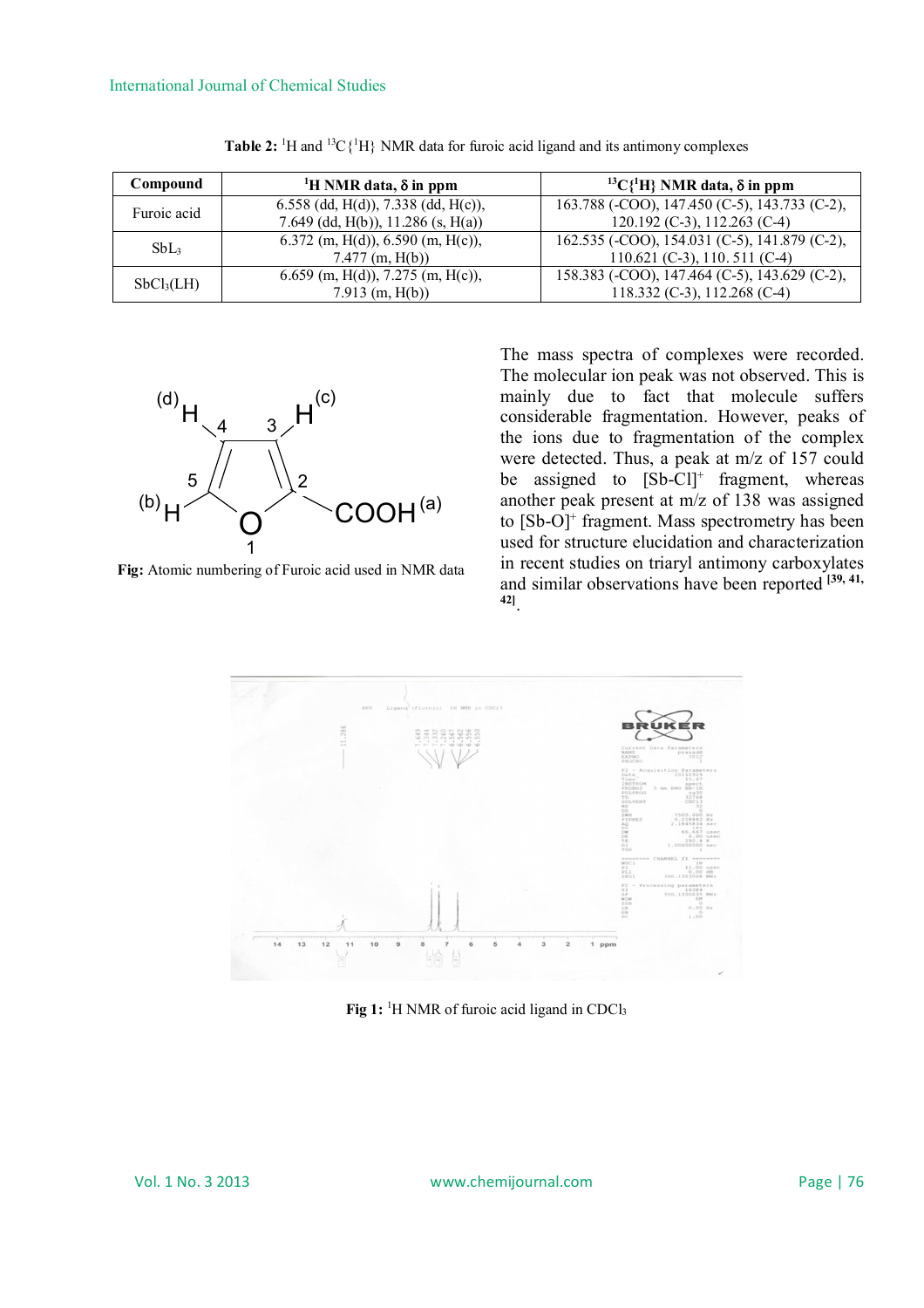

**Fig 2:** <sup>1</sup>H NMR of SbL<sub>3</sub> complex in dmso-d<sub>6</sub>



Fig 3: <sup>1</sup>H NMR of SbCl<sub>3</sub>(LH) in dmso-d<sub>6</sub>

Vol. 1 No. 3 2013 www.chemijournal.com Page | 77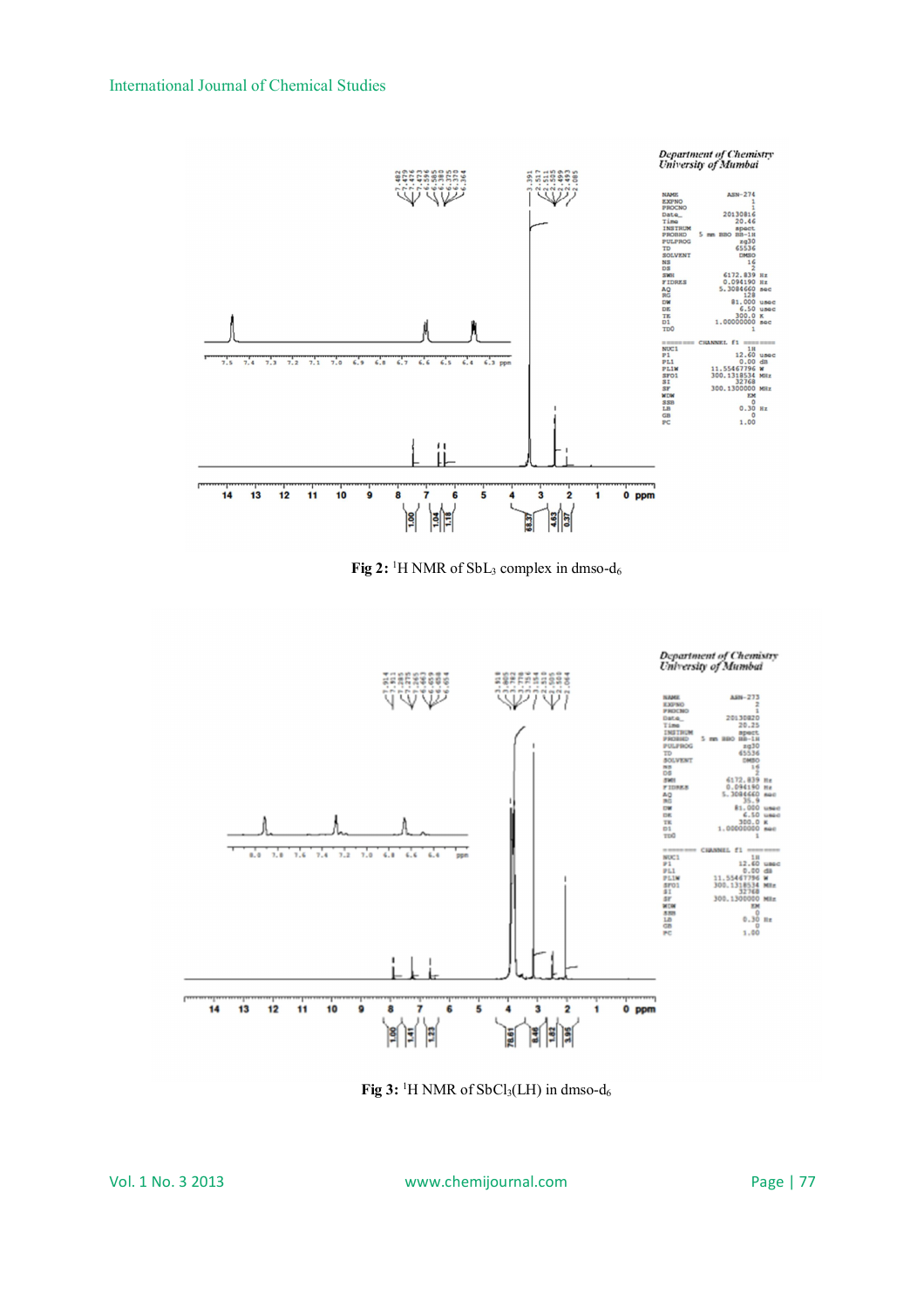## International Journal of Chemical Studies



Fig 4: <sup>13</sup>C{<sup>1</sup>H} NMR of furoic acid ligand in CDCl<sub>3</sub>



**Fig 5:** <sup>13</sup>C $\{^1H\}$  NMR of SbL<sub>3</sub> complex in dmso-d<sub>6</sub>

Vol. 1 No. 3 2013 www.chemijournal.com Page | 78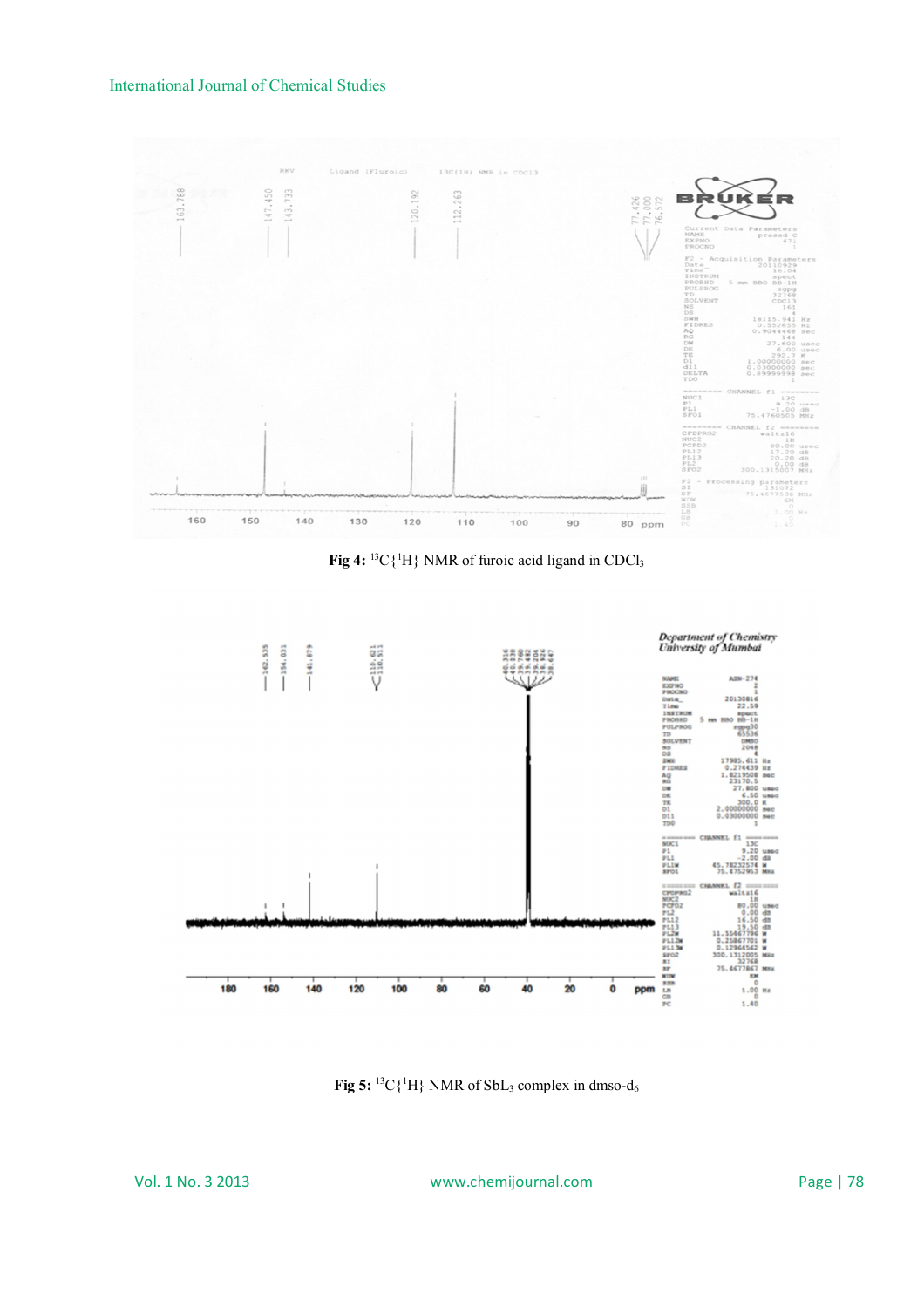

**Fig 6:** <sup>13</sup>C{<sup>1</sup>H} NMR of SbCl<sub>3</sub>(LH) in dmso-d<sub>6</sub>

Based on the above observations the presence of a six coordinated antimony with three bidentate chelating carboxylate ligands in tris derivative can be suggested. In case of adduct, the antimony centre is five coordinated having three chloride groups and a bidentate carboxylic acid ligand. Therefore, following probable structures ( I and II) are proposed for these molecules.



**Fig 7:** Proposed Structures of  $(I)$  SbL<sub>3</sub>  $(II)$  SbCl<sub>3</sub>  $(LH)$ 

## **4. Conclusions**

The reactions of antimony (III) chloride with furoic acid in 1:1 stoichiometry at room temperature gave molecular adduct,  $SbCl<sub>3</sub>(LH)$ , whereas reaction between antimony (III) chloride with sodium salt of furoic acid in 1:3 stoichiometry under refluxing conditions gave tris

derivative of the type  $SbL_3$  (LH = furoic acid). The spectral studies of these complexes suggest that the carboxylate group acts as a bidentate chelating ligand with deprotonation in case of tris derivative. In case of adduct also, the ligand acts in bidentate chelating fashion, however there is no deprotonation. The presence of antimonyoxygen direct bond in these complexes make them potential single-source molecular precursors for the preparation of  $Sb<sub>2</sub>O<sub>3</sub>$  nanoparticles and thin films.

## **5. Acknowledgements**

C. Vatsa thanks University of Mumbai for funding minor research project. The authors thank Dr. T. Jayasekharan, BARC for help with LDI-TOFMS.

#### **6. References**

- 1. Garje SS, Jain VK. Chemistry of arsenic, antimony and bismuth compounds derived from xanthate, dithiocarbamate and phosphorus based ligands. Coord. Chem. Rev. 2003; 236: 35-56.
- 2. Windmillar LR. de Haas-van Alphen Effect and Fermi Surface in Antimony. Phys. Rev.1966; 149: 472-484.
- 3. Prieto AL, Gonzalez ML, Keyani J, Gronsky R, Sands T, Stasy AM. The Electrodeposition of High-Density, Ordered Arrays of  $Bi_{1-x}Sb_x$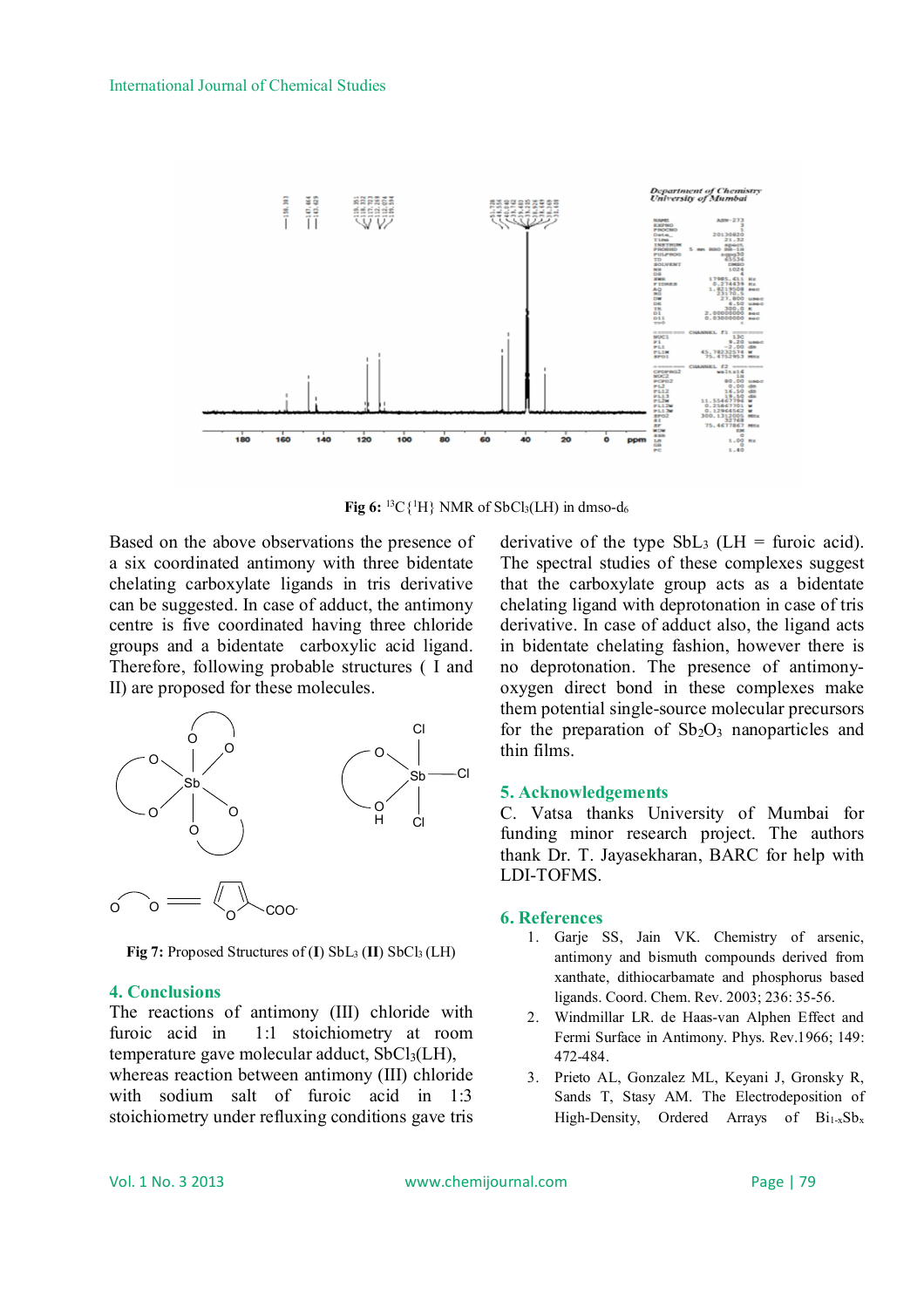Nanowires. J. Am. Chem. Soc. 2003 ;125:2388- 2389.

- 4. Savadogo O, Mandal KC. Studies on new chemically deposited photoconducting antimony trisulphide thin films. Solar Energy Mater. Solar Cells 1992; 26 :117-136.
- 5. Nair MTS, Pena Y, Campos J, Garcia VM, P. Nair PK. Chemically Deposited  $Sb_2S_3$  and  $Sb_2S_3$ -CuS Thin Films. J. Electrochem. Soc. 1998:145 :2113- 2120.
- 6. Biswal JB, Sawant NV, Garje SS. Deposition of rod-shaped antimony sulfide thin films from single-source antimony thiosemicarbazone precursors.Thin solid films. 2010; 518 : 3164- 3168.
- 7. A.D Cope. Photoconductive Device. U.S. Patent no*.* 2,875,359; 1959.
- 8. Grigas J, Meshakanskas J, Orliukas A. Dielectric properties of Sb<sub>2</sub>S<sub>3</sub> at microwave frequenicies. Phys. Status Solidi A 1976; 37 : K39-K41.
- 9. Ablova MS, AndreevAA, Dedegkaev TT, Melekh BT, Pevtsov AB, Shendel NS et al. Switching effects in Sb<sub>2</sub>S<sub>3</sub>. Soviet Phys. Semicond. 1976; 10 **:** 629-631.
- 10. Arun P , Vedeshwar AG, Mehera NC. Laser induced crystallisation in  $Sb_2S_3$  films Mater. Res. Bull. 1977; 32: 907-913.
- 11. Padhye SB, Kaufman GB. Transition metal complexes of semicarbazones and thiosemicarbazones. Coord. Chem. Rev. 1985; 63: 127-160.
- 12. Klayman DL, Scovill JP, Bartosevich JF, Bruce J. 2-Acetylpyridine thiosemicarbazones. 5. 1-[1-(2- Pyridyl)ethyl]-3- thiosemicarbazides as potential antimalarial agents. J. Med. Chem. 1983; 26 **:** 35- 39.
- 13. Casas JS, Garcia-Tasende MS, Sordo J. Main group metal complexes of semicarbazones and thiosemicarbazones. A structural review. Coord. Chem. Rev., 2000; 209: 197–261.
- 14. Diemer R, Dittes U, Nuber B, Seifried V, Opferkuch W, B. Keppler BK. Synthesis, Characterization and Molecular Structures of some Bismuth(III) Complexes with Thiosemicarbazones and Dithiocarbazonic Acid Methylester Derivatives with Activity against Helicobacter Pylori. Met.-Based Drugs. 1995; 2: 271-292.
- 15. Agarwal RK, Singh L, Sharma DK. Synthesis, Spectral, and Biological Properties of Copper (II) Complexes of Thiosemicarbazones of Schiff Bases

Derived from 4-Aminoantipyrine and Aromatic Aldehydes. Bioinorg. Chem. Appl. 2006; 2006: article no. 59509 Pages 1–10.

- 16. Ibrahim G, Khan MA. Bouet GM. Complexes of 2-furaldehyde 4-phenylsemicarbazone. Transition Met. Chem.2002; 27 : 34-37.
- 17. Ibrahim G, Khan MA. Bouet GM, Chebli E. Metallic complexes from 2-furaldehyde semicarbazone and 5-methyl-(2-furaldehyde) semicarbazone. Transition Met. Chem. 1999; 24: 294-298.
- 18. Kiran M, Singh RV, Tandon JP. Synthesis and Characterization of Tin(IV) Complexes of Biologically Active Thiosemicarbazones. Synth. React. Inorg. Met. Org. Chem. 1986; 16 :1341- 1350.
- 19. Nath M, Sharma N, Sharma CL. Studies on Some Organotin (IV) Complexes of Semicarbazones and Thiosemicarbazones. Synth. React. Inorg. Met. Org. Chem. 1989; 19: 339-356.
- 20. Garcı́a I, Bermejo E, El Sawaf AK, Castiñeiras A, West DX. Structural studies of metal complexes of 2-pyridineformamideN(4) methylthiosemicarbazone. Polyhedron. 2002; 21: 729-737.
- 21. West DX, Bain GA, Butcher RJ, Jasinski JP, Li Y, Pozdniakiv RY et al. Structural studies of three isomeric forms of heterocyclic N(4)-substituted thiosemicarbazones and two nickel(II) complexes. Polyhedron. 1996; 15 : 665-674.
- 22. Singh K, Tandon JP. Synthesis and structural studies of complexes of Sb(III) and Bi(III) with thiosemicarbazones. Monatsh. Chem. 1992; 123: 315-319.
- 23. Singh K, Tandon JP. Synthesis and spectroscopic studies of Sb(III) and Bi(III) complexes of semicarbazones. Monatsh. Chem. 1992; 123: 983- 986.
- 24. Phor A. Synthesis and Spectroscopic Studies of Biologically Active Organoantimony(III) Complexes of Nitrogen Donor Ligands, Synth. React. Inorg. Met. Org. Chem. 1995; 25: 1685- 1697.
- 25. Dalvi K, Pal M, Garje SS. Triphenyl antimony(V) dichloride molecular adducts with some thiosemicarbazones. Indian J. Chem. 2004; 43A: 1667-1671.
- 26. Sawant NV, Garje SS. Synthesis, characterization and biological activity of some triphenylantimony